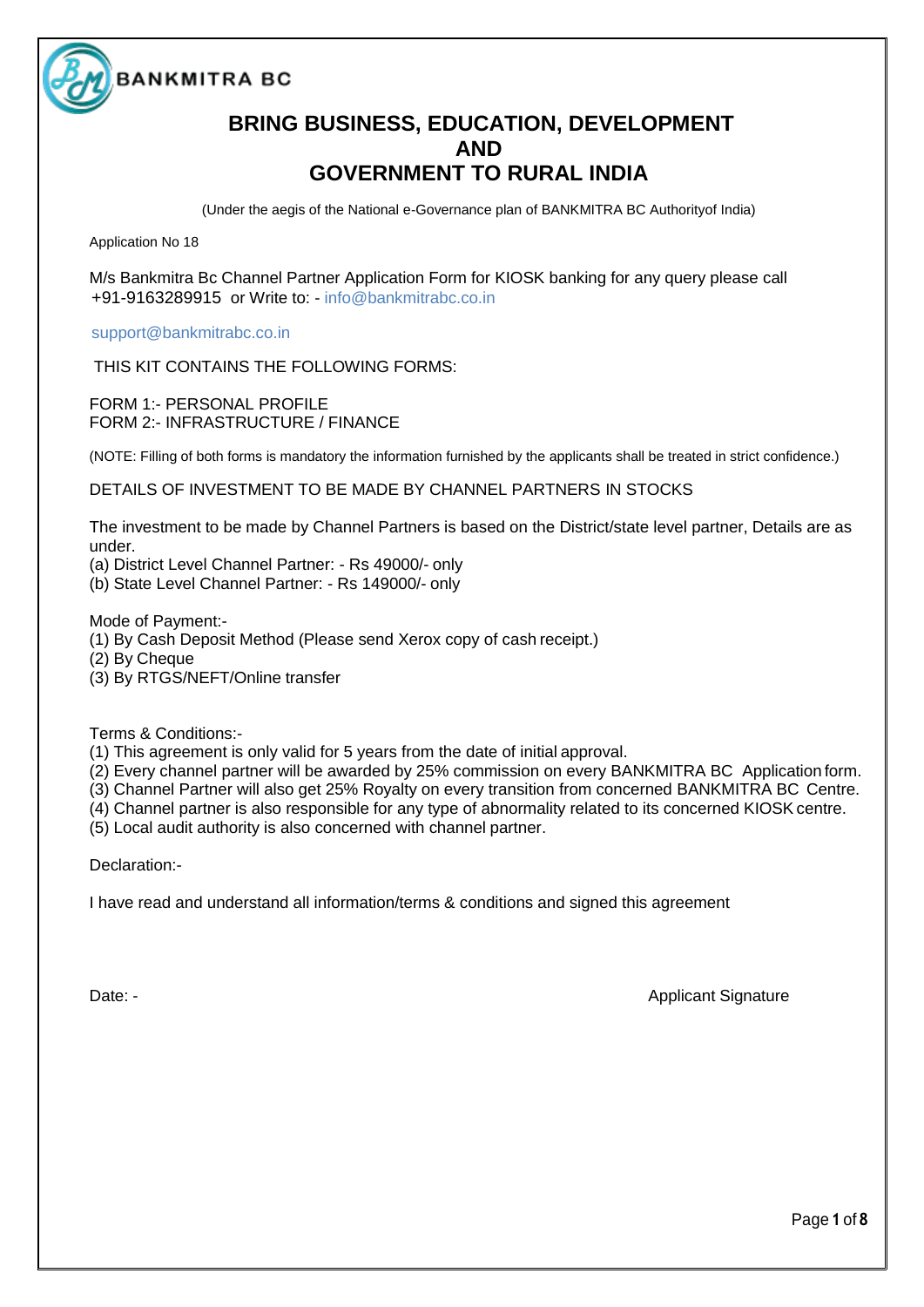| <b>FORM 1 PERSONAL PROFILE</b>                                                                                                                                                                                                 |
|--------------------------------------------------------------------------------------------------------------------------------------------------------------------------------------------------------------------------------|
| NAME (IN FULL AND BLOCK LETTERS): NAME (IN THE RESERVE AND RELATED AND RELATED AND RELATED AND RELATED AND RELATED AND RELATED AND RELATED AND RELATED AND RELATED AND RELATED AND RELATED AND RELATED AND RELATED AND RELATED |
| FATHER'S/HUSBAND'S NAME: NAME: NAME AND A SERIES OF THE SERIES OF THE SERIES OF THE SERIES OF THE SERIES OF THE SERIES OF THE SERIES OF THE SERIES OF THE SERIES OF THE SERIES OF THE SERIES OF THE SERIES OF THE SERIES OF TH |
|                                                                                                                                                                                                                                |
|                                                                                                                                                                                                                                |
| PIN CODE STATE: <b>A PIN CODE STATE:</b>                                                                                                                                                                                       |
|                                                                                                                                                                                                                                |
|                                                                                                                                                                                                                                |
|                                                                                                                                                                                                                                |

### **QUALIFICATIONS**

| Degree/Diploma Certificate | University/Institution | Subjects | Year of Passing |
|----------------------------|------------------------|----------|-----------------|
|                            |                        |          |                 |
|                            |                        |          |                 |
|                            |                        |          |                 |
|                            |                        |          |                 |
|                            |                        |          |                 |
|                            |                        |          |                 |

(Strike out unutilised rows)

### **BUSINESS EXPERIENCE** (if any)

| NATURE OF<br><b>INVOLVEMENT</b> | NAME OF<br><b>ORGANISATION</b> | NATURE OF<br><b>BUSINESS</b> | YEAR (TO) | <b>TURNOVER</b><br>(RS. LAC) | <b>PRODUCTS</b> | NO. OF<br><b>EMPLOYEES</b> |
|---------------------------------|--------------------------------|------------------------------|-----------|------------------------------|-----------------|----------------------------|
|                                 |                                |                              |           |                              |                 |                            |
|                                 |                                |                              |           |                              |                 |                            |
|                                 |                                |                              |           |                              |                 |                            |

(Strike out unutilised rows)

### **EXPERIENCE AS EMPLOYEE** (if relevant)

|                     |             | .                             |           |                          |                                |                            |
|---------------------|-------------|-------------------------------|-----------|--------------------------|--------------------------------|----------------------------|
| <b>ORGANISATION</b> | DESIGNATION | <b>SALARY</b><br><b>DRAWN</b> | YEAR (TO) | NATURE OF<br><b>WORK</b> | <b>MAIN</b><br><b>PRODUCTS</b> | NO. OF<br><b>EMPLOYEES</b> |
|                     |             |                               |           |                          |                                |                            |
|                     |             |                               |           |                          |                                |                            |
|                     |             |                               |           |                          |                                |                            |

(Strike out unutilised rows)

### **FAMILY DETAILS** (Father, Mother, Spouse, Brother/s, Sister/s, Children)

| Name | Aqe | Relationship | Qualification | Occupation |
|------|-----|--------------|---------------|------------|
|      |     |              |               |            |
|      |     |              |               |            |
|      |     |              |               |            |
|      |     |              |               |            |
|      |     |              |               |            |
|      |     |              |               |            |

### (Strike out unutilised rows)

PLEASEMENTIONISBRIEFAFEWDETAILSABOUTYOURACHIEVEMENTS,YOURTYPICALDAILYROUTINE,YOURBUSINESSGOALSANDAMBITIONS.

DECLARATION

IWedeclare that the details and information provided by me /us herein above, are true to the best of my /our knowledge and belief

DATE: PLACE: Signature Signature Contract of the Signature Contract of the Signature Contract of the Signature Contract of the Signature Contract of the Signature Contract of the Signature Contract of the Signature Contract of t

Page **2** of**8**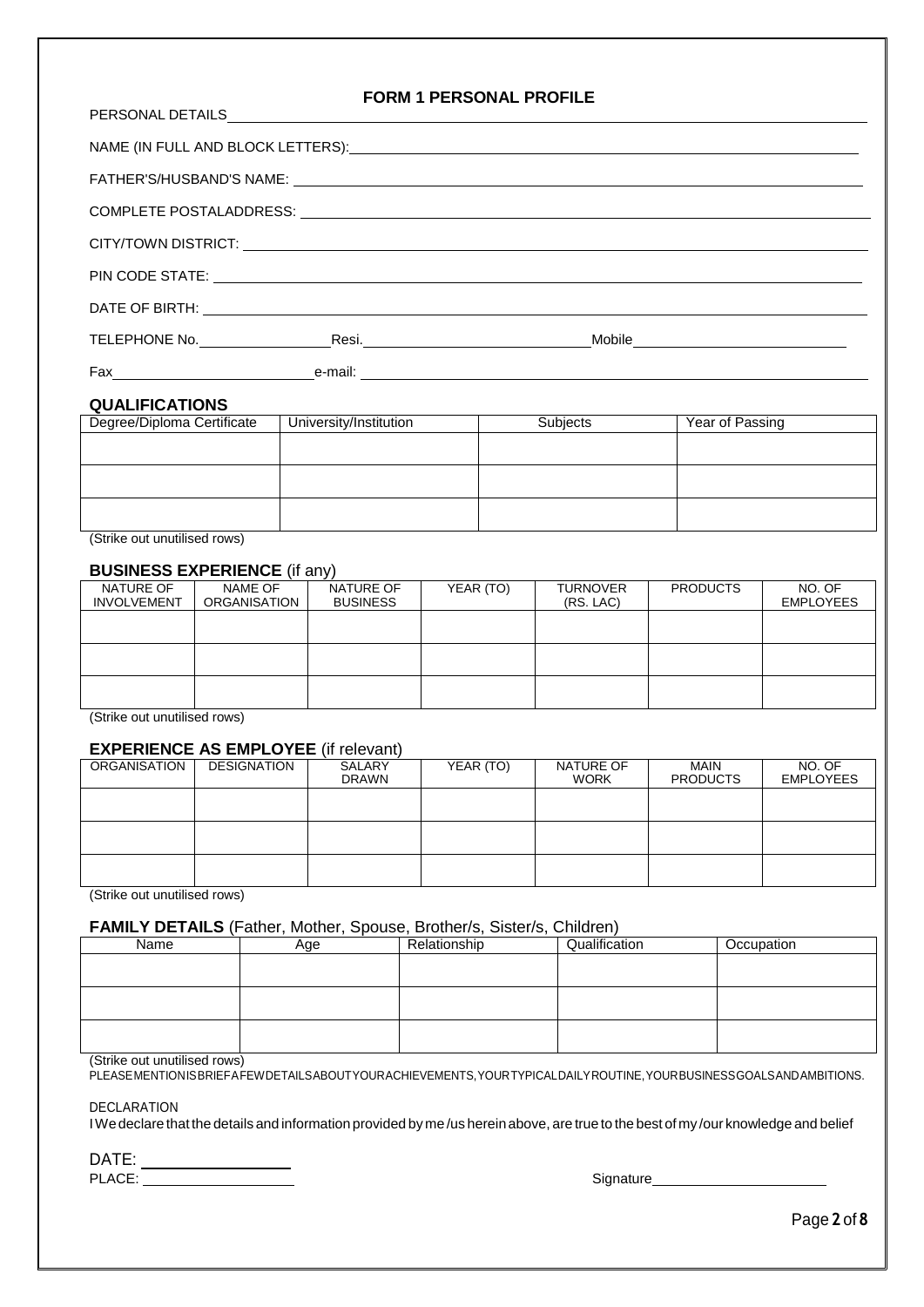|                                                 |                                                          | <b>FORM 2 - INFRASTRUCTURE I FINANCE</b>                                                                                          |                                 |          |
|-------------------------------------------------|----------------------------------------------------------|-----------------------------------------------------------------------------------------------------------------------------------|---------------------------------|----------|
|                                                 | STRUCTURE OF THE BUSINESS ENTITY FOR CHANNEL PARTNERSHIP |                                                                                                                                   |                                 |          |
| Proprietorship Organisation                     |                                                          | <b>Private Limited Company</b>                                                                                                    |                                 |          |
| Partnership Firm                                |                                                          | <b>Limited Company</b>                                                                                                            |                                 |          |
|                                                 |                                                          |                                                                                                                                   |                                 |          |
| <b>INVESTMENT CAPABILITY</b><br>(A) Rs. 49000/- |                                                          | (B) Rs. 149000/-                                                                                                                  |                                 |          |
|                                                 |                                                          | (AB are relevant if you would be interested in becoming a Channel Partner In multiple cities or in becoming a Master Distributor) |                                 |          |
| <b>FROM OWN SOURCES</b>                         |                                                          | FINANCIAL STRENGTH (Please indicate the amount to be invested)                                                                    |                                 |          |
| Name                                            |                                                          |                                                                                                                                   | Amount Available for Investment |          |
|                                                 |                                                          |                                                                                                                                   |                                 |          |
|                                                 |                                                          | Total                                                                                                                             |                                 |          |
| (Strike out unutilised rows)                    |                                                          | (NOTE: Please check that the details are in tune with the investment required for the city chosen by you.)                        |                                 |          |
| <b>REASONS FOR CHOICE OF</b><br>LOCATION        |                                                          | CHOICE OF DISTRICT/STATE FOR DISTRIBUTION PURPOSES ______________________________                                                 |                                 |          |
|                                                 |                                                          |                                                                                                                                   |                                 |          |
|                                                 | WHETHER HAVING ANY PREMISES                              |                                                                                                                                   |                                 |          |
| If Yes, Nature of Premises                      | Yes                                                      | No                                                                                                                                |                                 |          |
| Owned                                           | Rented/Leased                                            | Single Ownership                                                                                                                  | Joint                           | Multiple |
|                                                 |                                                          | PLEASE FURNISH DETAILS OF THE PREMISES <b>FURNISHED ASSESS</b>                                                                    |                                 |          |
|                                                 |                                                          |                                                                                                                                   |                                 |          |
|                                                 |                                                          |                                                                                                                                   |                                 |          |
|                                                 |                                                          |                                                                                                                                   |                                 |          |
|                                                 |                                                          |                                                                                                                                   |                                 |          |
|                                                 |                                                          |                                                                                                                                   |                                 |          |
|                                                 |                                                          |                                                                                                                                   |                                 |          |
|                                                 |                                                          |                                                                                                                                   |                                 |          |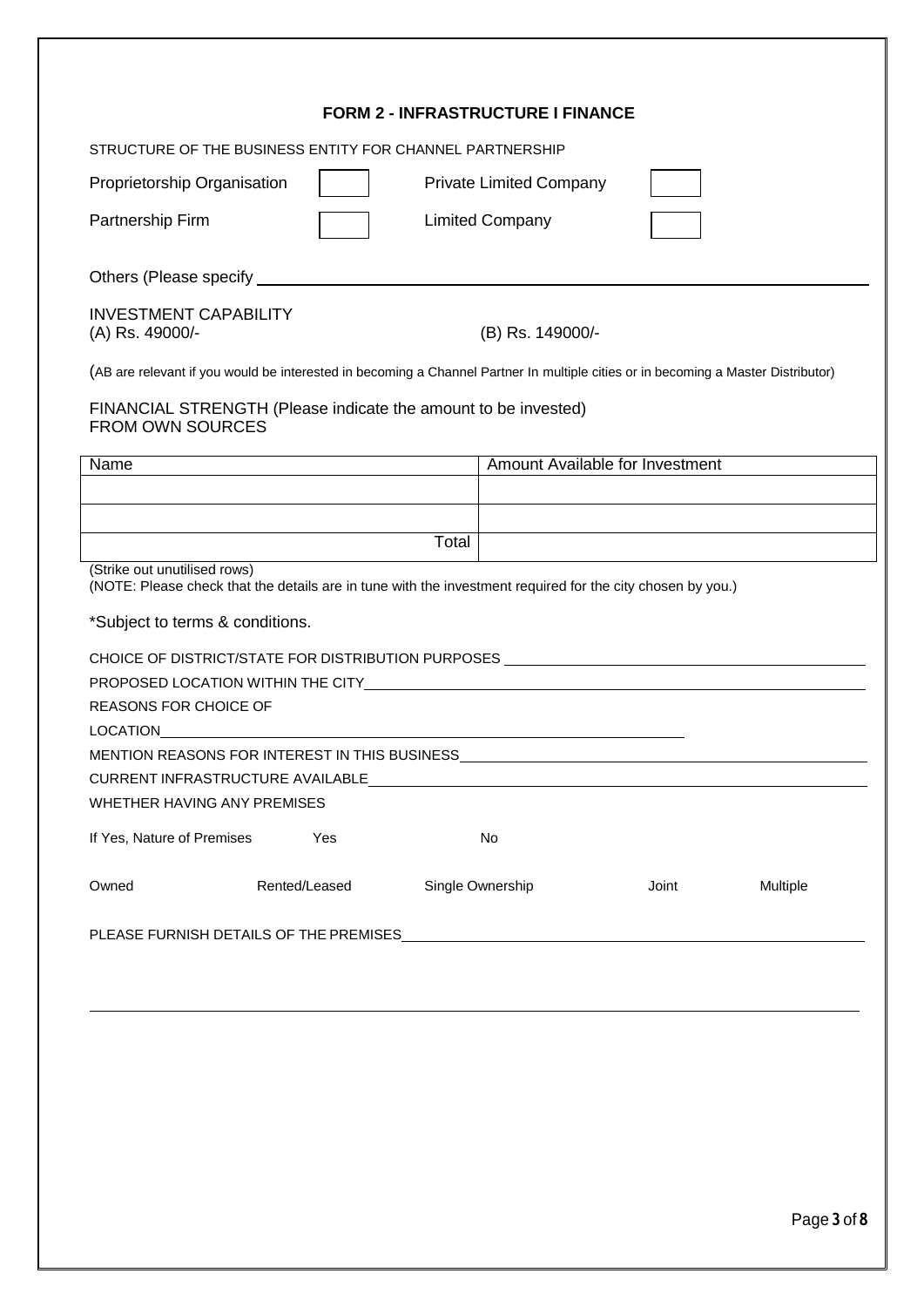## **CENTRALITY OF LOCATION & THE RATIONALE**

(Please give details regarding location, proximity to industrial belt I educational institutions I residential localities and the status of the neighborhood etc.)

DETAILS OF ADDITIONAL OFFICE INFRASTRUCTURE

| Telephone | Yes | No |  |
|-----------|-----|----|--|
| Fax       | Yes | No |  |
| Internet  | Yes | No |  |

Final Check list:-

1 Please provide only correct Information otherwise your application may be Canceled in future.

2. Please provide your Security money in above mention account only.

3. After filling application form please send it to under mention address: - BANKMITRA BC ONLINE BANK

**Circular Garden Reach Road, Garden Reach, Kolkata, West Bengal,700018, Phone: +91-9163289915** 

4 you can also submit your app 'cation form online o[n](mailto:-info@oxigencsp.org) [E-mail:-info@bankmitrabc.co.in](mailto:-info@oxigencsp.org)[/support@bankmitrabc.co.in](mailto:/support@oxigencsp.org) 

Email: [info@bankmitrabc.co.in](mailto:info@oxigencsp.org) | Website: [bankmitrabc.co.in](http://www.oxigencsp.org/) 

5 For any further query please contact our customer care executive.

# DECLARATION

I / We declare that the details and information provided by me 1 us herein above are true to the best of my I our knowledge and belief.

DATE:

PLACE: Signature Signature Contract of the Signature Signature Signature Signature Signature Signature Signature Signature Signature Signature Signature Signature Signature Signature Signature Signature Signature Signature

Page **4** of**8**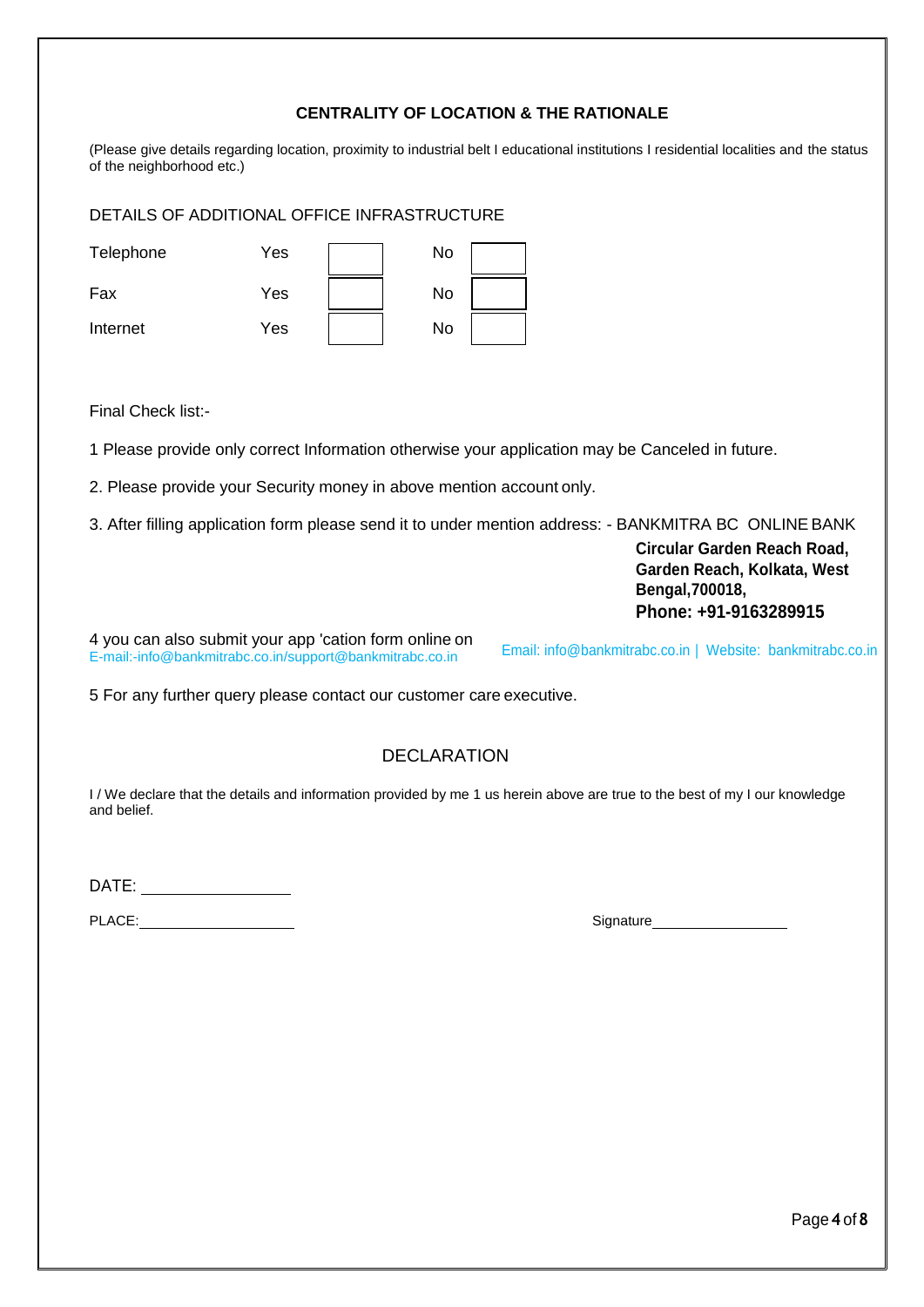| <b>BRING BUSINESS, EDUCATION, DEVELOPMENT</b> |
|-----------------------------------------------|
| <b>AND</b>                                    |
| <b>GOVERNMENT TO RURAL INDIA</b>              |

(Under the aegis of the National e-Governance plan of BANKMITRA BC Authority of India)

## **VLE Registration form under Rural Banking/ Authority**

Application No 18

Paste your Recent Passport Size Photograph

| Product For which VLE want to Apply<br>(a) Kiosk Banking (b) Recharge<br>$(i)$ SBI $(c)$ Utility<br>(ii) PNB (d) Tatkal Rupya<br>(iii) BOB (e) Booking<br>(iv) CBI (f} Loan under SGH Group<br>$(v)$ OBC<br>(vi) ICICI Bank<br>(vii) Vijiya Bank<br>(viii) Any Other Then Name of Bank | Photograph |
|----------------------------------------------------------------------------------------------------------------------------------------------------------------------------------------------------------------------------------------------------------------------------------------|------------|
|                                                                                                                                                                                                                                                                                        |            |
|                                                                                                                                                                                                                                                                                        |            |
|                                                                                                                                                                                                                                                                                        |            |
|                                                                                                                                                                                                                                                                                        |            |
| Type of Property for BANKMITRA BC                                                                                                                                                                                                                                                      |            |
|                                                                                                                                                                                                                                                                                        |            |
|                                                                                                                                                                                                                                                                                        |            |

Declaration:- Above mention all information about me are true in my knowledge and I declared that if found any wrong information then Bankmitra Bc Authority of India will not responsible for any type of cancellation,

Date: - Your Faithfully VLE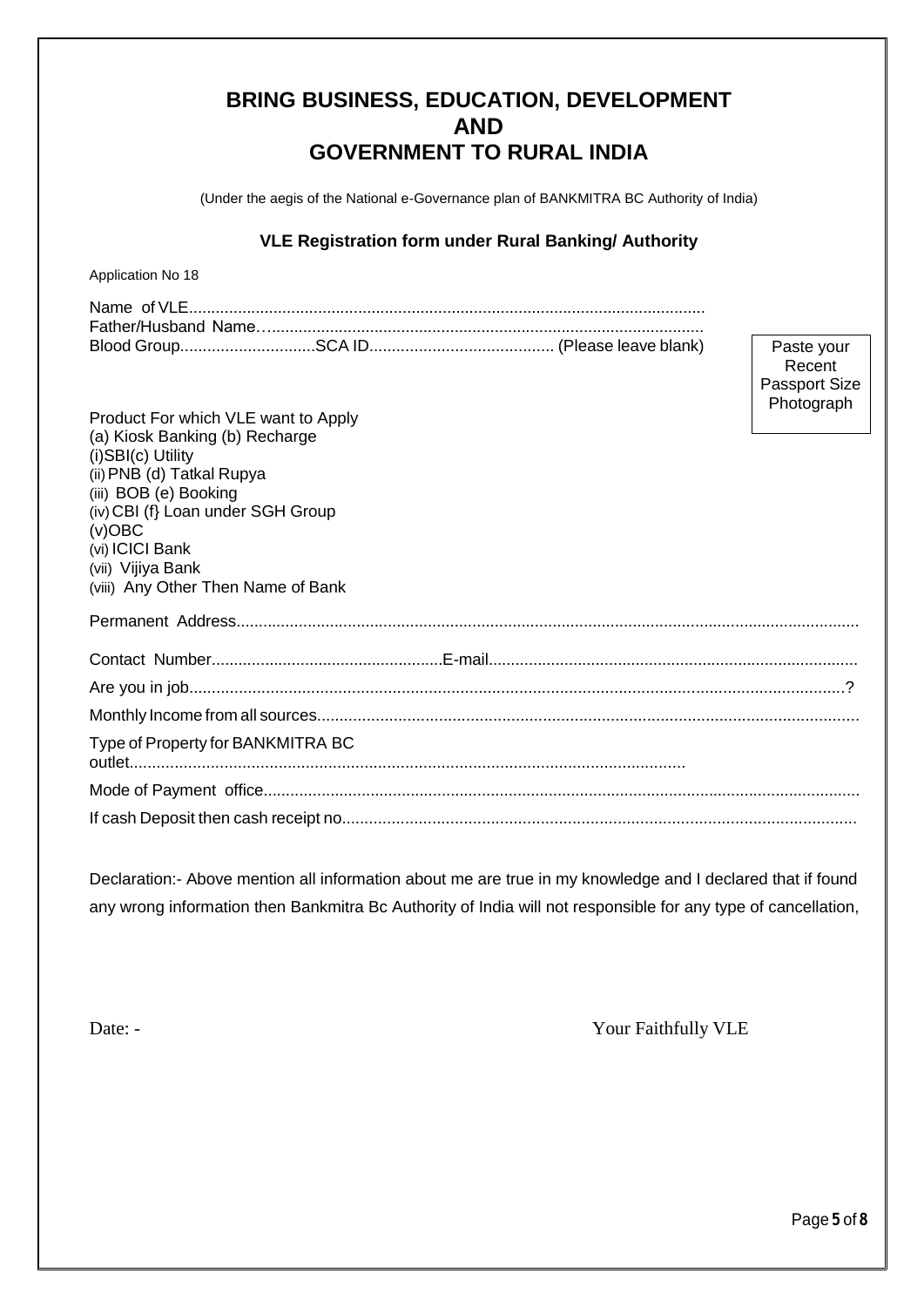| 5. Gender (Please Tick) - Male                                                                                            | Female                                                                                                                                                                                                                        |                            |  |
|---------------------------------------------------------------------------------------------------------------------------|-------------------------------------------------------------------------------------------------------------------------------------------------------------------------------------------------------------------------------|----------------------------|--|
| 6. Marital Status (Please Tick) - Married                                                                                 | Unmarried                                                                                                                                                                                                                     |                            |  |
| 7. Education (Please Tick) - Below Class $X$ $\Box$                                                                       | Class XI                                                                                                                                                                                                                      | Class XII                  |  |
|                                                                                                                           |                                                                                                                                                                                                                               |                            |  |
|                                                                                                                           |                                                                                                                                                                                                                               |                            |  |
|                                                                                                                           |                                                                                                                                                                                                                               |                            |  |
|                                                                                                                           |                                                                                                                                                                                                                               |                            |  |
|                                                                                                                           |                                                                                                                                                                                                                               |                            |  |
|                                                                                                                           |                                                                                                                                                                                                                               |                            |  |
|                                                                                                                           |                                                                                                                                                                                                                               |                            |  |
|                                                                                                                           |                                                                                                                                                                                                                               |                            |  |
| 14. Cheque Facility (Please Tick):                                                                                        | Available                                                                                                                                                                                                                     | Not Available              |  |
| 15 *Proof of Name (Please Tick) -                                                                                         | <b>Driving License</b>                                                                                                                                                                                                        | <b>PAN Card</b>            |  |
| (Anyone)                                                                                                                  | Voter's ID card                                                                                                                                                                                                               | Passport                   |  |
| 16. "Proof of address (Please Tick)                                                                                       | Electricity E3 (Latest)                                                                                                                                                                                                       | NSC (Copy)                 |  |
|                                                                                                                           | Letter from landlord                                                                                                                                                                                                          | LIC Policy {Copy)          |  |
|                                                                                                                           | Telephone Bill (Latest)                                                                                                                                                                                                       | <b>Gas Connection</b>      |  |
|                                                                                                                           |                                                                                                                                                                                                                               |                            |  |
| 18. Computer Literacy                                                                                                     | Yes                                                                                                                                                                                                                           | No                         |  |
| 19. If yes, nature of qualification:<br>20. If you already own a business or are working your revenue/income per month is |                                                                                                                                                                                                                               |                            |  |
| Less than Rs.10000                                                                                                        | Rs.10000-Rs.25000                                                                                                                                                                                                             | Rs.25000 - Rs.40000        |  |
| 21. Do you have any experience in selling financial products?                                                             |                                                                                                                                                                                                                               |                            |  |
|                                                                                                                           |                                                                                                                                                                                                                               |                            |  |
| 22. Languages known (say fluent / not so fluent)                                                                          |                                                                                                                                                                                                                               |                            |  |
| Read<br>English                                                                                                           | Write                                                                                                                                                                                                                         | Speak                      |  |
| Hindi                                                                                                                     |                                                                                                                                                                                                                               |                            |  |
| Regional Language (specify)                                                                                               | the control of the control of the control of the control of the control of the control of the control of the control of the control of the control of the control of the control of the control of the control of the control |                            |  |
|                                                                                                                           |                                                                                                                                                                                                                               |                            |  |
|                                                                                                                           |                                                                                                                                                                                                                               |                            |  |
|                                                                                                                           |                                                                                                                                                                                                                               |                            |  |
| 25. Names address and occupation of two people to whom reference can be made.                                             |                                                                                                                                                                                                                               |                            |  |
|                                                                                                                           |                                                                                                                                                                                                                               |                            |  |
| I certify that the above information is true to the best of my knowledge and belief                                       |                                                                                                                                                                                                                               |                            |  |
|                                                                                                                           |                                                                                                                                                                                                                               | Signature of the applicant |  |
|                                                                                                                           |                                                                                                                                                                                                                               |                            |  |

Page **6** of**8**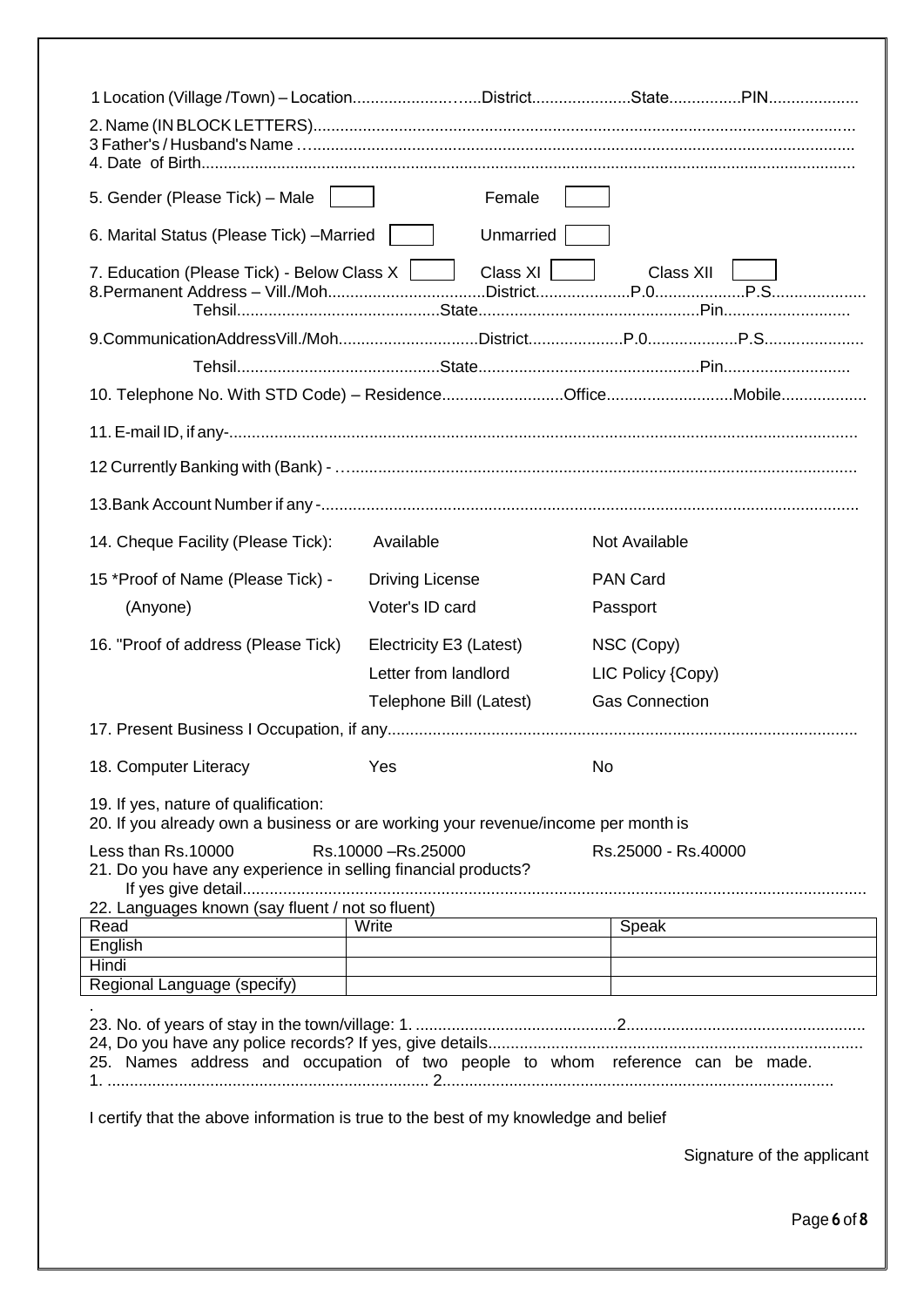### Address & ID Proof\*

\*May be obtained from Sarpanch /Mukhiya /Gazatted Govt. Servant /Post Master/Tahsildar/Police Inspector /Govt. Teacher This is to certify that Mr. / Ms. / Mrs......................................................has been a resident of (Complete Address)............................................................................................................................................................ For.....................years and holds a good character in the area His photograph is herewith attested and confirm the same. His date of birth is...............................................

(Signature)

Nearest Bank Details for where vie Apply: Branch Name.....................................Branch Code........................ Branch Address..................................................................................................................................................

### **CHECKLIST FOR ENCLOSURES**

- 1. Please fill the application form carefully, for any help call help line number +91-9163289915
- 2. Make sure processing fee was paid after getting inquiry number for rural 15600/-, for urban 18600/-
- 3. Mode of Payment: all payment will be made by following methods
	- (a) By RTGS/NEFT/Online Transfer
	- (b) By Cash Deposit method (please send cash receipt voucher
	- (c) By Cheque
- 4. Attached self attested Address and Id proof
- 5. Attached photograph where you want to open your BANKMITRA BC outlet
- 6. Please provide only correct Information otherwise your application may be Canceled in future,
- 7. After processing vie get code after approx 45 day

8. After filling application form please send it to under mention address - M /S BANKMITRA BC ONLINE **BANK** 

1255, R.P Complex Reliance tower Bangalore - 560063, Karnataka, India Phone: +91-9163289915 Email: [-info@bankmitrabc.co.in|](mailto:-info@oxigencsp.org) Website: - [bankmitrabc.co.in](http://www.oxigencsp.org/)  9. You can also submit your application form online on E-mail:-[support@bankmitrabc.co.in](mailto:support@oxigencsp.org) 10. For any type of query call to our Help- line Number- +91-9163289915 (8x6 Help line number) 11. Fax No. +91-9163289915

Note: VLE can also send the application Form by Fax,

### **DECLARATION**

I/We declare that the details and information provided by me/us herein above are true to the best of my /our Knowledge and belief

DATE:-

PLACE: - (Signature)

Page **7** of**8**